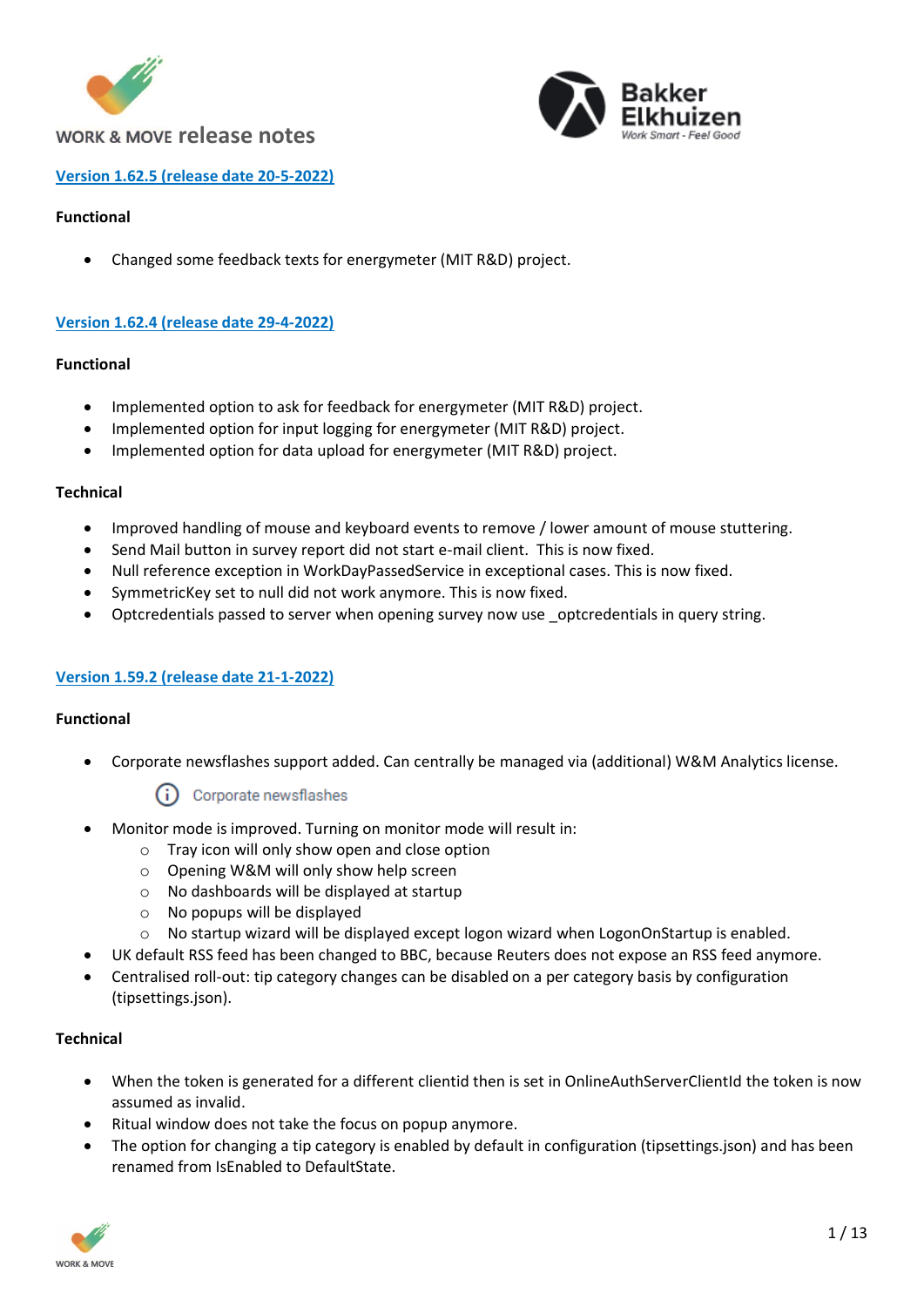



### **Version 1.57.2 (release date 19-11-2021)**

### **Functional**

• Time-out Pitstop window: will now first show time-out info for the first 30 seconds. After 30 seconds the concentration boost content isshown. This gives a time-out dynamically changing content every 30 seconds!

| <b>TIME OUT</b>                                                                                                                          |                  |
|------------------------------------------------------------------------------------------------------------------------------------------|------------------|
| Experts prescribe regular pit stops during computer use.                                                                                 |                  |
| In total, you have taken 0 minutes of pit stops in the last 2 hours. WORK &<br>MOVE advises you to take a 10 minute Concentration Boost. |                  |
| 10:00<br>Snooze                                                                                                                          | $10 \text{ min}$ |

- Centralised roll-out combined with (additional) W&M Analytics: it is now possible to specify that W&M shows a logon screen if the user is not logged on yet. If SSO is used the logon screen will automatically close and the user is logged-on automatically.
- Centralised roll-out combined with (additional) W&M Analytics: W&M will ask the user to allow analytics upload if the user is logged on and the user has to grand upload explicitly. This can be turned off by configuration.

### **Technical**

- It is now possible to use federated logon (and SSO) with W&M client.
- It is now possible to use W&M Client when OTP is disabled.
- Statistics graphs did not render correctly when not data was present in the selected period. Fixed.
- Opening survey with expired refresh tokens could crash. This is now fixed.
- Windows 11 21H2 support has been tested and added.

### **Version 1.54.2 (release date 25-8-2021)**

#### **Functional**

• You now have the option to disable medals and compliments as pitstop texts.



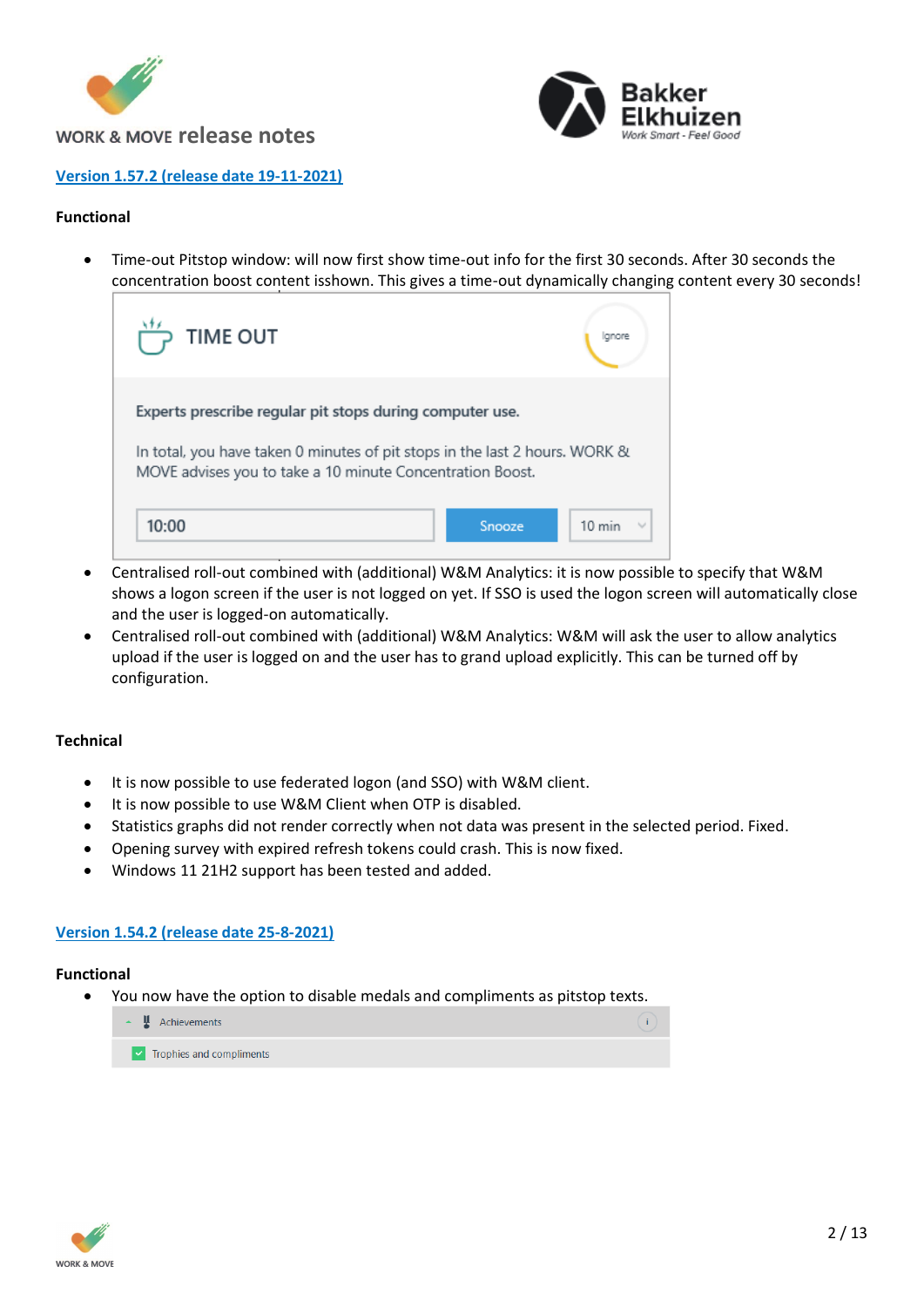



The statistics screen now has a tile which displays snooze time per day.



When shutting down and restarting W&M while the application was in snooze the application will now continue to snooze if the end of the snooze period has not been reached. Previously the snooze was always cancelled on shutdown.

### **Technical**

• When using monitor sitstand profile the natural breaks where not detected even when no table was connected. Fixed.

### **Version 1.53.3 (release date 29-07-2021)**

#### **Functional**

• Time-out interval and duration can now be configured.

| Category | <b>Time</b> | <b>Enabled</b> | <b>Forced</b> | Interval | <b>Duration</b>                  |
|----------|-------------|----------------|---------------|----------|----------------------------------|
| Time-out |             |                |               | 2 hours  | $10 \text{ min}$<br>$\checkmark$ |

• Hide null data points in Activity, Pitstops and Skill line charts.

### **Technical**

- Resolved bug which caused time-outs to always take the time set in the settings. This is now corrected to take the time set in the setting minus pauses already taken.
- Now a new license is automatically downloaded when the application starts 7 days before expiration date, if the user has a server connection (and is logged in).
- Autorun key in msi installer was missing quotes which could cause different programs to be executed. Fixed.
- When changing language setting the tray icon menu did not update correctly. Fixed.
- Browser window now has a refresh option, and the show source option is removed.
- Updated all 3<sup>rd</sup> party controls.

### **Version 1.52.2 (release date 30-06-2021)**

### **Functional**

• It is now possible to snooze notifications for 10, 20, 60 and 120 minutes via the right mouse menu of the WORK & MOVE system tray icon. It also has an option to end the snooze immediately when a snooze is

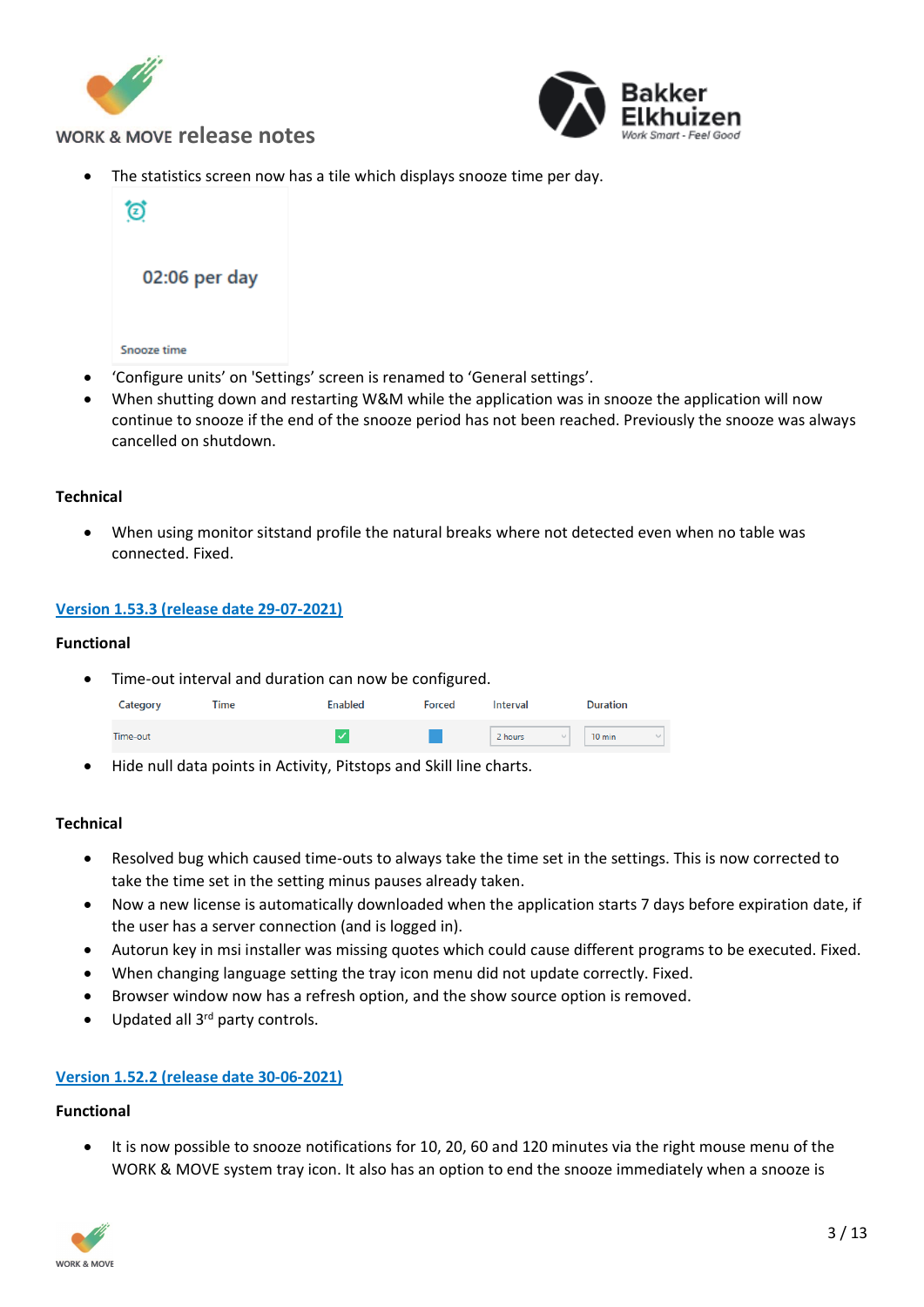



### active.

| ------- |                     |  |                            |  |                     |
|---------|---------------------|--|----------------------------|--|---------------------|
|         | Open<br>Show status |  | $10 \text{ min}$<br>20 min |  | Open<br>Show status |
|         | Stand Up            |  | 1 hour                     |  | Stand Up            |
|         | Snooze<br>r         |  | 2 hours                    |  | End snooze          |
|         | Exit                |  |                            |  | Exit                |

• LOGICDATA (LOGIClink) support is deactivated by default. It can be activated in the CONFIGURE DESK settings screen.

Detect LogicLink desks (experimental)

• Statistics CALORIES BURNED, in the absence of value weight of the user, are calculated based on a generic average weight as is done in WORK & MOVE Analytics.

### **Technical**

• New algorithm to determine typos. A typo is registered when the backspace key is pressed. Pressing the backspace key multiple times only counts as 1 typo. If a keyboard or mouse button is pressed between the backspace keys it counts as a new typo.

### **Version 1.50.6 (release date 21-05-2021)**

### **Technical**

• WORK & MOVE application crashes on exit in exceptional cases. NullReferenceException in WndProc. This has been fixed.

### **Version 1.50.3 (release date 22-04-2021)**

### **Technical**

- When shutting down the software, in occasional cases there might be an error message. This was caused by the communication service range being disposed. This has been fixed.
- The browser control that is used for logging into the server and showing questionnaires in WORK & MOVE has been updated to the latest version so that the latest security fixes of Chrome are present.

### **Version 1.47.5 (release date 29-01-2021)**

### **Technical**

- In some situations energizers / concentration boost and timeouts remained on screen for some time even though the break had ended.
- The new NLdigital licence conditions have been incorporated in the software.
- In some cases the time-out did not show up while it should have.

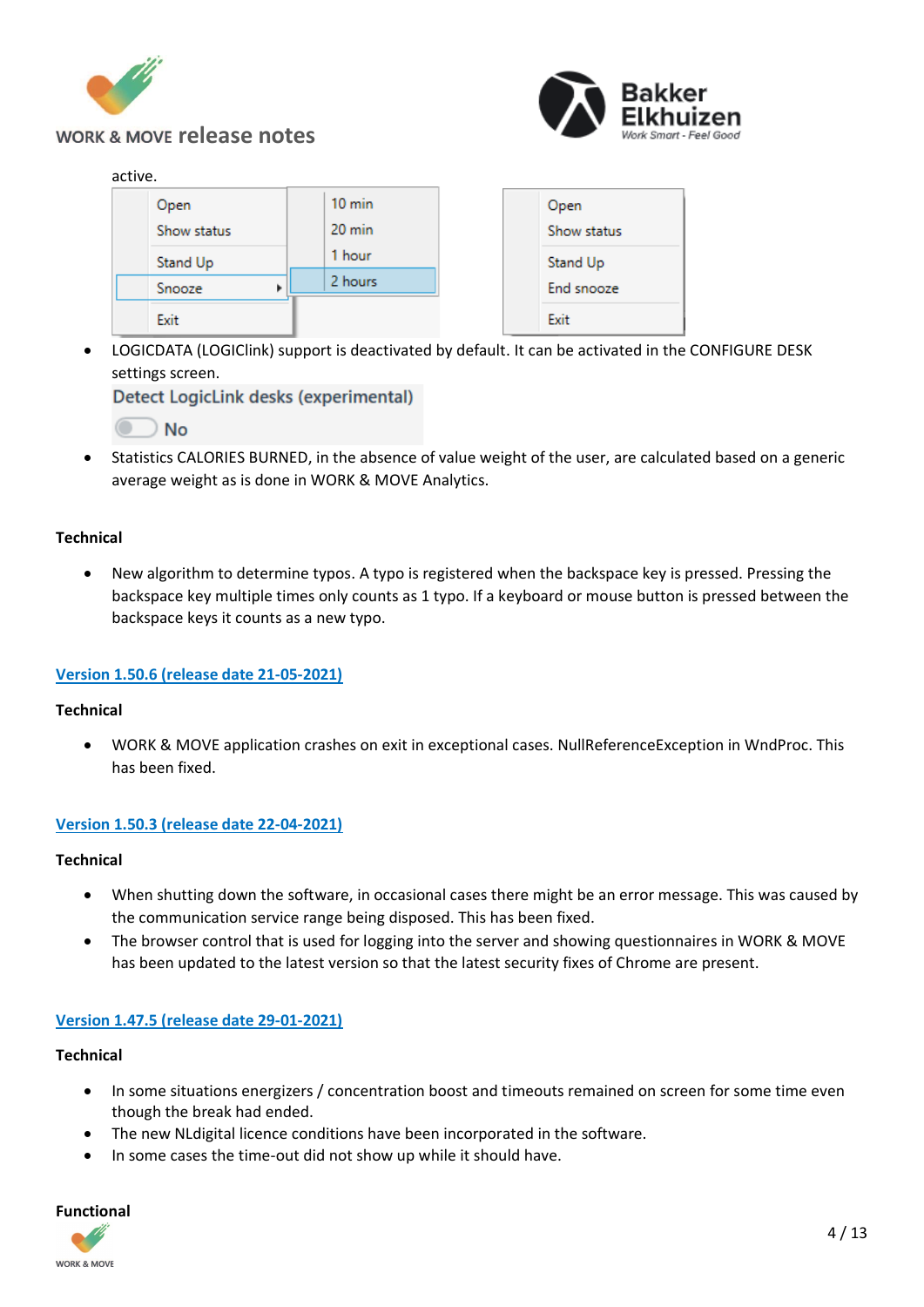



- Optionally you can choose to play a sound when WORK & MOVE notification is shown. This is configurable via Settings - Display settings.
- A theme "enhanced readability" has been added. If you select this theme you will get among other things larger letters and a higher contrast. This is especially useful for people with impaired vision. This is adjustable via Settings - Display settings.
- Within the WORK & MOVE software tab order and tab stop has been improved making it easier to navigate through WORK & MOVE using keyboard shortcuts.
- A narrator function has been added. This is for example helpful for people with a visual impairment.
- The tip categories have been adjusted and expanded to include tips for eye yoga, exercises and vision impairment.

### **Version 1.40.1 (release date 30-06-2020)**

### **Functional**

• The trial period has been reduced from 90 to 30 days.

### **Technical**

• When a usb cable was pulled from the laptop while the table was moving, it could lead to unexpected shutdown of W&M. This has been fixed.

### **Version 1.36.1 (release date 06-03-2020)**

### **Technical**

- The option to hide certain pit stop profiles when deploying WORK & MOVE. E.g. suppress the pit stop profile ''Monitor'' so that it is not available.
- The possibility to hide the "Exit" button in the icon tray when deploying WORK & MOVE.



### **Version 1.34.3 (release date 16-01-2020)**

### **Functional**

The possibility to include an organization logo in WORK & MOVE.

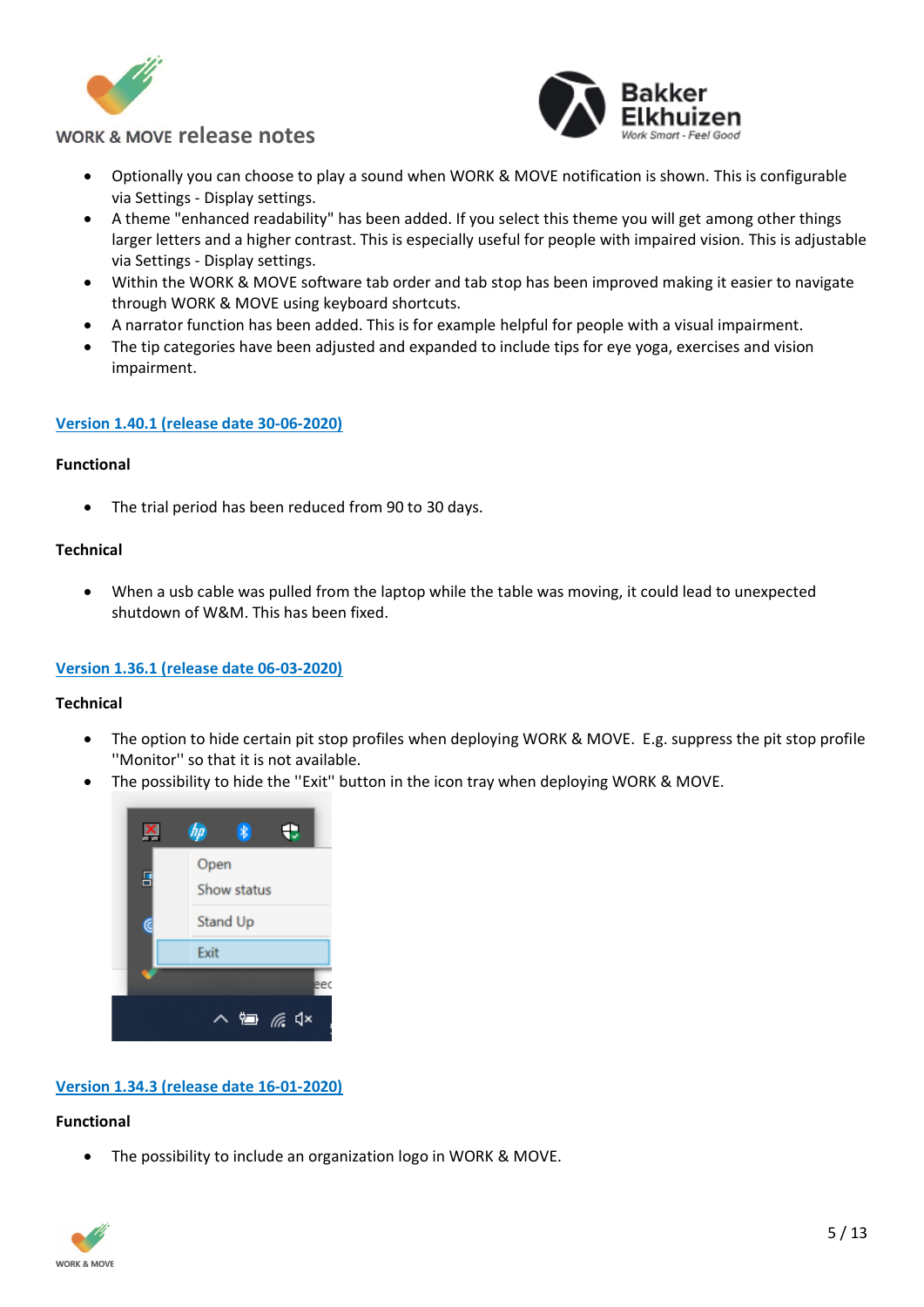



• The ability to include various links to URLs from the Help tab.

| WORK & MOVE<br><b>HELP</b> |                                                                                                                                                                                                                                         |                  | $\Box$<br>$\infty$<br>$-1$<br>logo |
|----------------------------|-----------------------------------------------------------------------------------------------------------------------------------------------------------------------------------------------------------------------------------------|------------------|------------------------------------|
| ţ                          | WORK & MOVE<br>WORK & MOVE Manuals<br>WORK & MOVE FAQ<br>Contact<br>WORK & MOVE Helpdesk<br>About this App<br>WORK & MOVE version 1.34.0-alpha<br>Copyright © BakkerElkhuizen<br>Show kismur agreement<br>Show hismer page<br>User info |                  |                                    |
|                            | tester1@test.nl<br><b>Sign out</b><br>My Corporate support (US)<br>Click here to create a support ticket<br>Click here to create a e-mail ticket                                                                                        | <b>URL</b> links |                                    |

• In the tip category ''Physical health'', Movement tips and Exercises are separately adjustable.

### **Technical**

- Logging has been improved and now also stacktraces are logged.
- Logging has been improved so that errors when loading settings also appear in the log.
- Logging settings have been moved from appsettings to installsettings.

### **Version 1.33.3 (release date 06-12-2019)**

#### **Functional**

• The Italian language is no longer available in WORK & MOVE.

### **Technical**

- Ability to define a path with environment variable (such as %username%) in the RoamingUserSettingsPath and NonRoamingUserSettingsPath in InstallSettings.
- Ability to hide Signin, ShowLicense, ShowLicenseAgreement buttons via appsettings.
- Several 3rd party controls have been optimized.
- The recovery files (.json.bak) have been improved.

### **Version 1.31.4 (release date 31-10-2019)**

#### **Functional**

• Functionality to manually activate or deactivate the 'Learning on the job' again. Via Settings - Tips settings.

| Restart learning on the job tips | Stop showing learning on the job tips                                                                    |  |
|----------------------------------|----------------------------------------------------------------------------------------------------------|--|
|                                  | In this series of tips you will receive an explanation on how WORK & MOVE works along with its benefits. |  |
| Learning on the job              |                                                                                                          |  |

At Energisers and Concentration boost the subcategory in the title is now shown.

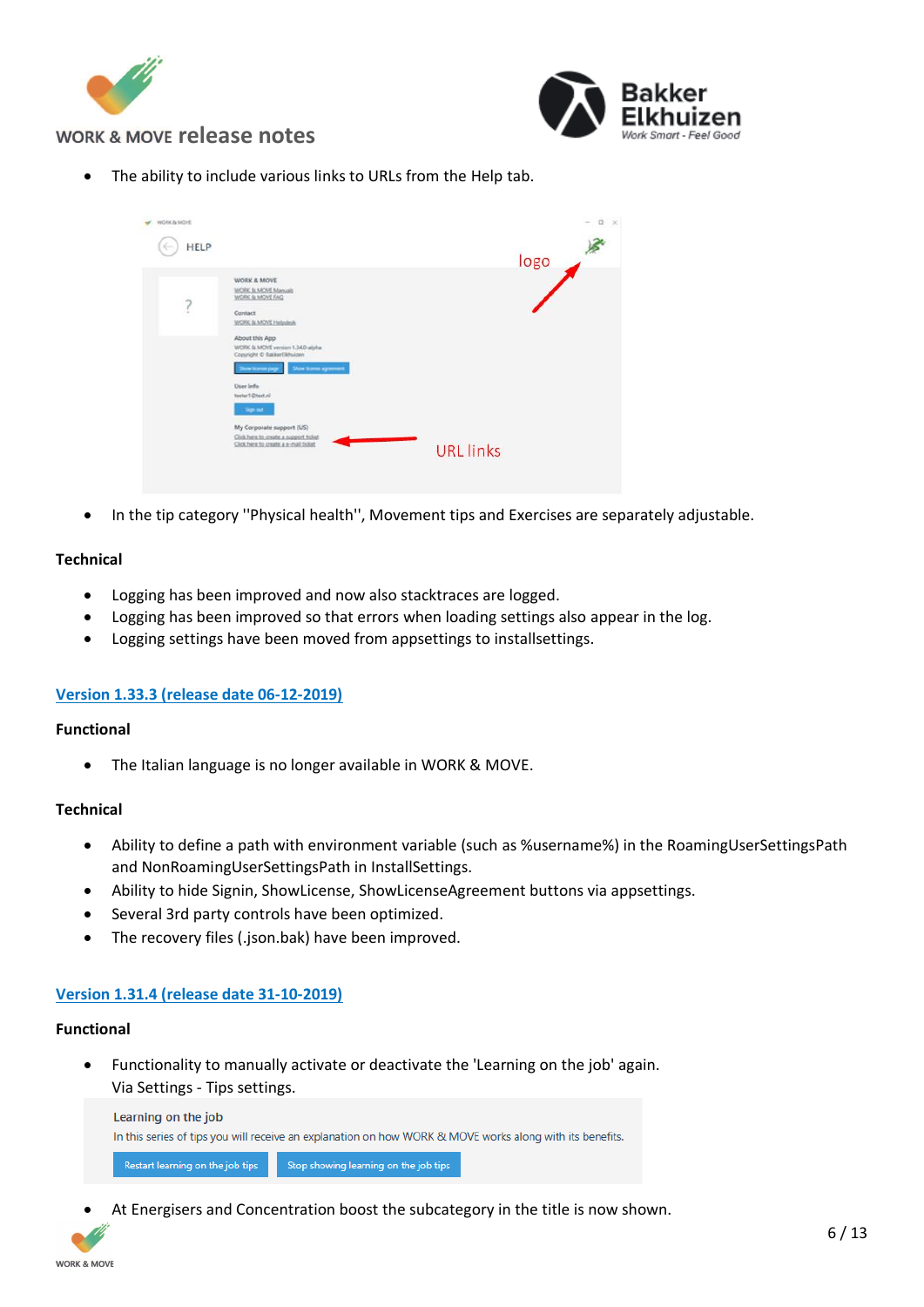



• Renamed in the tip categories and added icons.

| <b>Enable tip categories</b>            |  |
|-----------------------------------------|--|
| <b>M</b> Courses                        |  |
| Acceptance and Commitment               |  |
| Getting Things Done                     |  |
| $ \bullet$<br>Fun                       |  |
| ▼ T Mental health                       |  |
| <b>图</b> Newsflashes<br>$\mathbf{v}$    |  |
| <b>心</b> Others<br>$\blacktriangledown$ |  |
| Physical health                         |  |

#### **Technical**

- The startup of the WORK & MOVE pit stop messages has been considerably accelerated.
- Showing the individual statistics is limited between yesterday and 365 days back.
- Issues with the workplace passport have been resolved when defining dimensions in inches.
- Added LOGIClink support on Windows 8.0 and 8.1, for sit-stand desks
- Added Linak LIN2USB support, for sit-stand desks.
- Structure changed so that eventstore.vdb5 file grows significantly less fast.
- Improved error message for reading in invalid licenses.
- Adjusted the "move the table" window so that it works better with high-DPI scaling.
- Settings files are better recovered after software crash or unexpected machine reboot.
- Fixed error messages with eventstore.vdb5 on slow or busy machines.

### **Version 1.27.2 (release date 30-05-2019)**

- Database is automatically reduced once every 60 days.
- Data is default stored for 365 days.
- Data is stored more efficiently, which means that the application requires less space and computer power.
- It is possible to disable certain tip categories by default during installation. In the application itself, the user always has the freedom to enable this tip category.
- Bug fixing when WORK & MOVE doesn't boot on Windows 8.0 and 8.1

### **Version 1.23.4 (release date 07-03-2019)**

• A new WORK & MOVE logo:

WORK & MOVE

• Support LOGICdata sit-stand control boxes, connection with the WORK & MOVE software can be made using the hardware of LOGIClink.



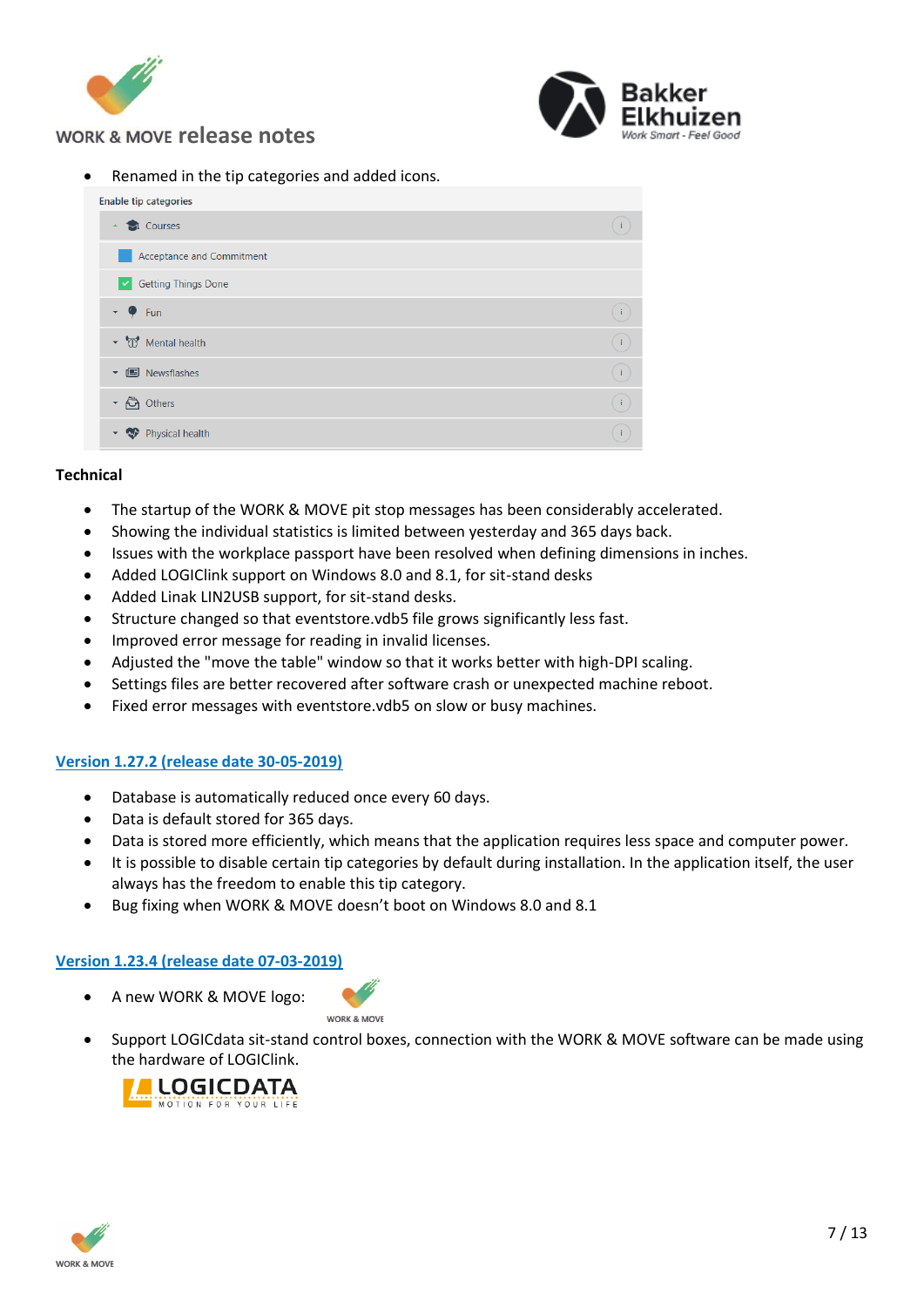

• The Statistics screen has been redesigned, with a new column layout (Movement, Activity, Pit stops and Skills).



- The order of going through the license page with the keyboard has been improved.
- When retrieving RSS feeds (news flashes) a better calculation is done to see if the RSS feed fits on the screen.
- There is a possibility for users to explicitly log in. After logging in, a possible questionnaire tile will be shown immediately if a questionnaire is available for the user.
- There is a possibility available to disable the option RSS feeds (news flashes) completely, so that RSS feeds are no longer available for all users.
- WORK & MOVE is also available in the Microsoft store.
- We are no longer talking about the individual modules (PitStops and SitStandCOACH), but about 1 powerful application WORK & MOVE, with all available functionalities.

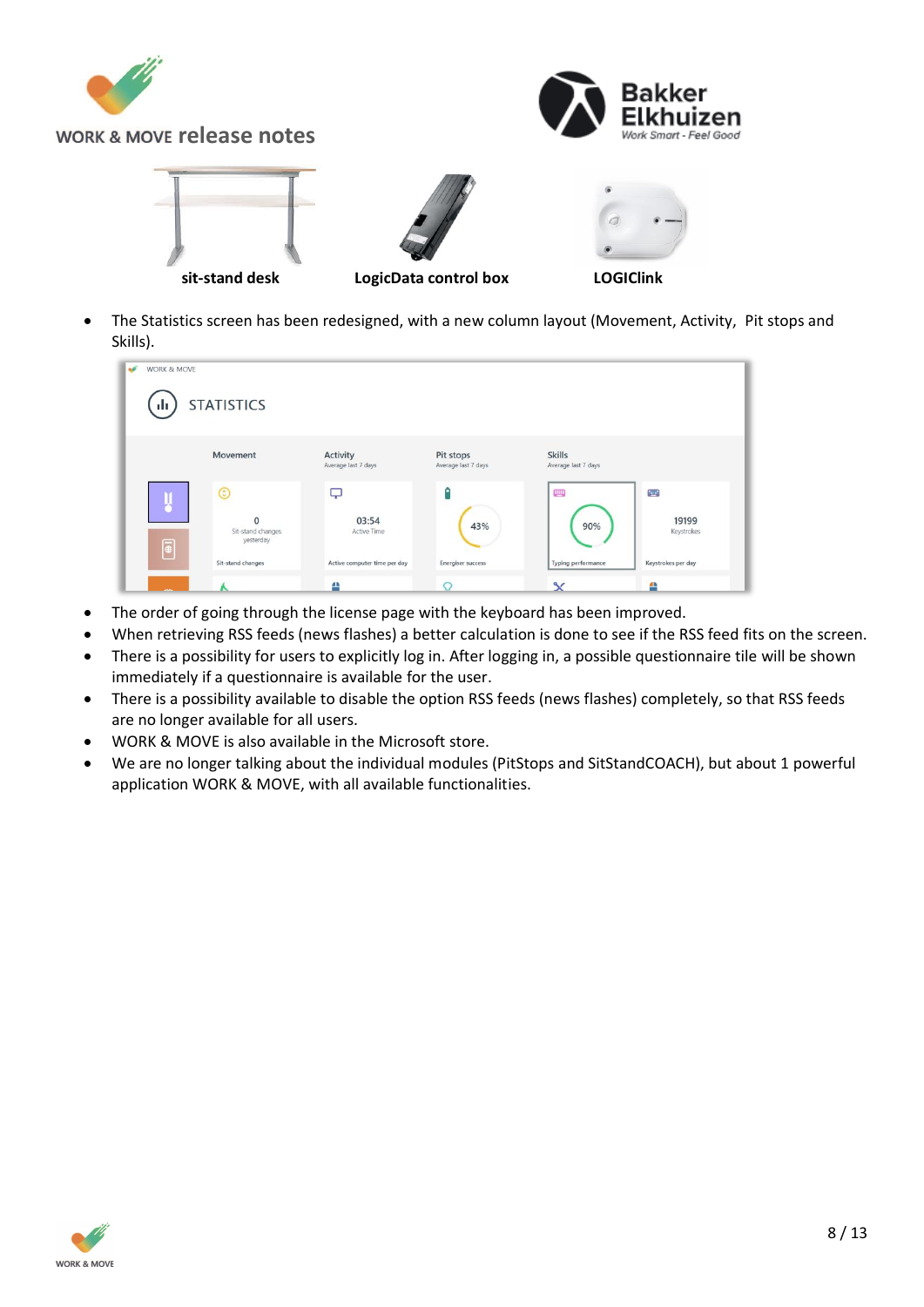



• WORK & MOVE advises the user when the selected pit stop profile does not match the work intensity (e.g. computer duration, monitoring of pit stops) of the user.

| <b>WORK &amp; MOVE</b> |                                                                                                                                                                                           |                        |
|------------------------|-------------------------------------------------------------------------------------------------------------------------------------------------------------------------------------------|------------------------|
|                        | PIT STOP PROFILES                                                                                                                                                                         |                        |
|                        |                                                                                                                                                                                           |                        |
|                        | New profile recommended<br>Your current work intensity would benefit from a different Pit Stop profile. The recommended profile is shown below.<br>Activate recommended profile<br>lgnore |                        |
|                        | Choose your pit stop profile to set how actively you want to participate in WORK & MOVE.                                                                                                  |                        |
|                        | $M$ Monitor<br>$\blacktriangledown$                                                                                                                                                       | Active                 |
|                        | $\Box$ Light                                                                                                                                                                              | Active<br>$\checkmark$ |
|                        | You will receive pit stop advice after 2 hours of continuous work.<br>Settings                                                                                                            |                        |
|                        | $\bullet$ $\cancel{\text{pos}}$ $\cancel{\text{pro}}$<br>Recommended                                                                                                                      | Active                 |
|                        | Recovery                                                                                                                                                                                  | Active                 |

• The compliments and trophies texts have been improved and contain more information/data. *new:* 



• The tips settings screen has been redesigned and includes a logical categorization using icons.

| <b>TIPS SETTINGS</b> |                                                                                                                                              |                                                                                                                                                         |
|----------------------|----------------------------------------------------------------------------------------------------------------------------------------------|---------------------------------------------------------------------------------------------------------------------------------------------------------|
|                      | In this series of tips you will receive an explanation on how WORK & MOVE works along with its benefits.<br>Restart learning on the job tips |                                                                                                                                                         |
|                      | <b>Enable tip categories</b>                                                                                                                 |                                                                                                                                                         |
|                      | <b>1</b> Courses                                                                                                                             |                                                                                                                                                         |
|                      | $\blacktriangleright$ Acceptance and Commitment                                                                                              |                                                                                                                                                         |
|                      | <b>Getting Things Done</b>                                                                                                                   |                                                                                                                                                         |
|                      | $\sim$ $\bullet$ Fun                                                                                                                         |                                                                                                                                                         |
|                      | ▼ T Mental health                                                                                                                            | $\begin{tabular}{ c c c c c } \hline $\Theta$ & $\Theta$ & $\Theta$ \\ \hline \hline $\Theta$ & $\Theta$ & $\Theta$ & $\Theta$ \\ \hline \end{tabular}$ |
|                      | News flashes<br>$\blacktriangledown$                                                                                                         |                                                                                                                                                         |
|                      | • 高 Others                                                                                                                                   |                                                                                                                                                         |
|                      | Physical health                                                                                                                              |                                                                                                                                                         |

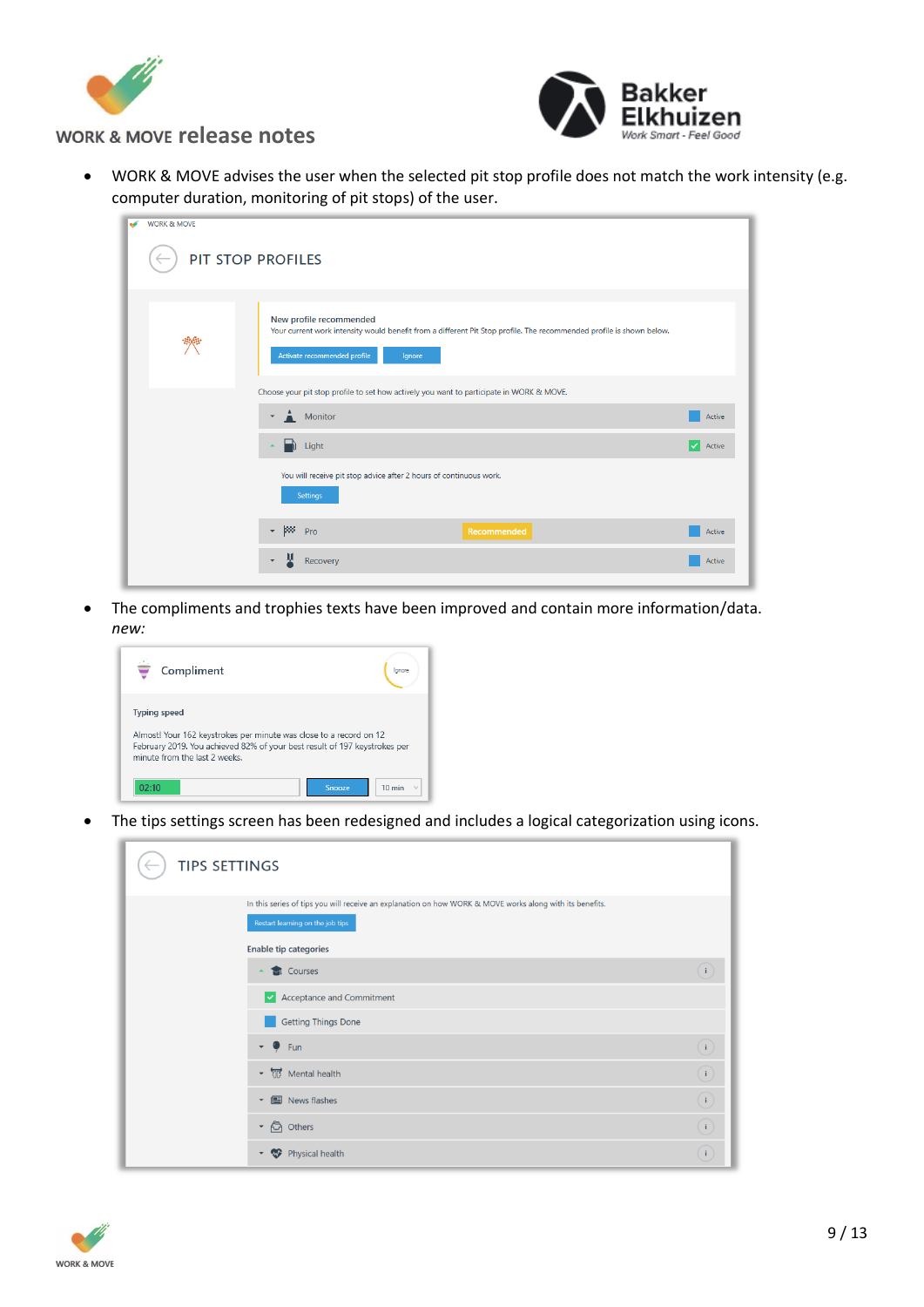



### **Version 1.21.2 (release date 27-11-2018)**

• Trophies now have a progress bar that shows the progress to the next trophy.

| <b>Shortcut keys</b>                                      | $\overline{\phantom{a}}$<br><b>Typing speed</b><br>⌒ |
|-----------------------------------------------------------|------------------------------------------------------|
| 1<br>$\mathbf{1}$<br>$\sim$ 1.1<br><b>Service Service</b> | 1<br>1<br>1.<br>1                                    |
|                                                           |                                                      |

- On a Microsoft Surface, the rituals do not come to the fore at the right time. This plays a role when the Surface is closed. This is solved.
- If a PC is put into sleep mode at the end of the day and then continues on a new day, this aspect wasn't recognized as a new day, which meant that the dashboard was not shown and the first hour was not entered again without any notifications. This is fixed.
- The functionality "Stimulate movement" has been extended. There is now a possibility to always show Concentration boosts a ''take a walk'' pit stop..

| <b>TIPS SETTINGS</b>                                                               |                                                                                                                                             |
|------------------------------------------------------------------------------------|---------------------------------------------------------------------------------------------------------------------------------------------|
| in your tips.<br><b>Preferred news flashes</b><br>Enable preferred news flashes ht | Here you can personalise your Energisers and Concentration boosts. You can also enable categories here, to see the content of a category    |
| Stimulate movement<br>No additional movement                                       | <b>CONCENTRATION BOOST</b><br>lgnore                                                                                                        |
| Go for a walk<br>Increase frequency of movement tips<br>No additional movement     | TIME TO BOOST BODY & MIND<br>You might have been in the same body posture for 1<br>minutes. To rejuvenate body and mind take a pit stop and |
|                                                                                    | have a 3 minute walk. You will feel energized and your<br>concentration will be boosted.                                                    |

 $02:51$ 



 $10 min$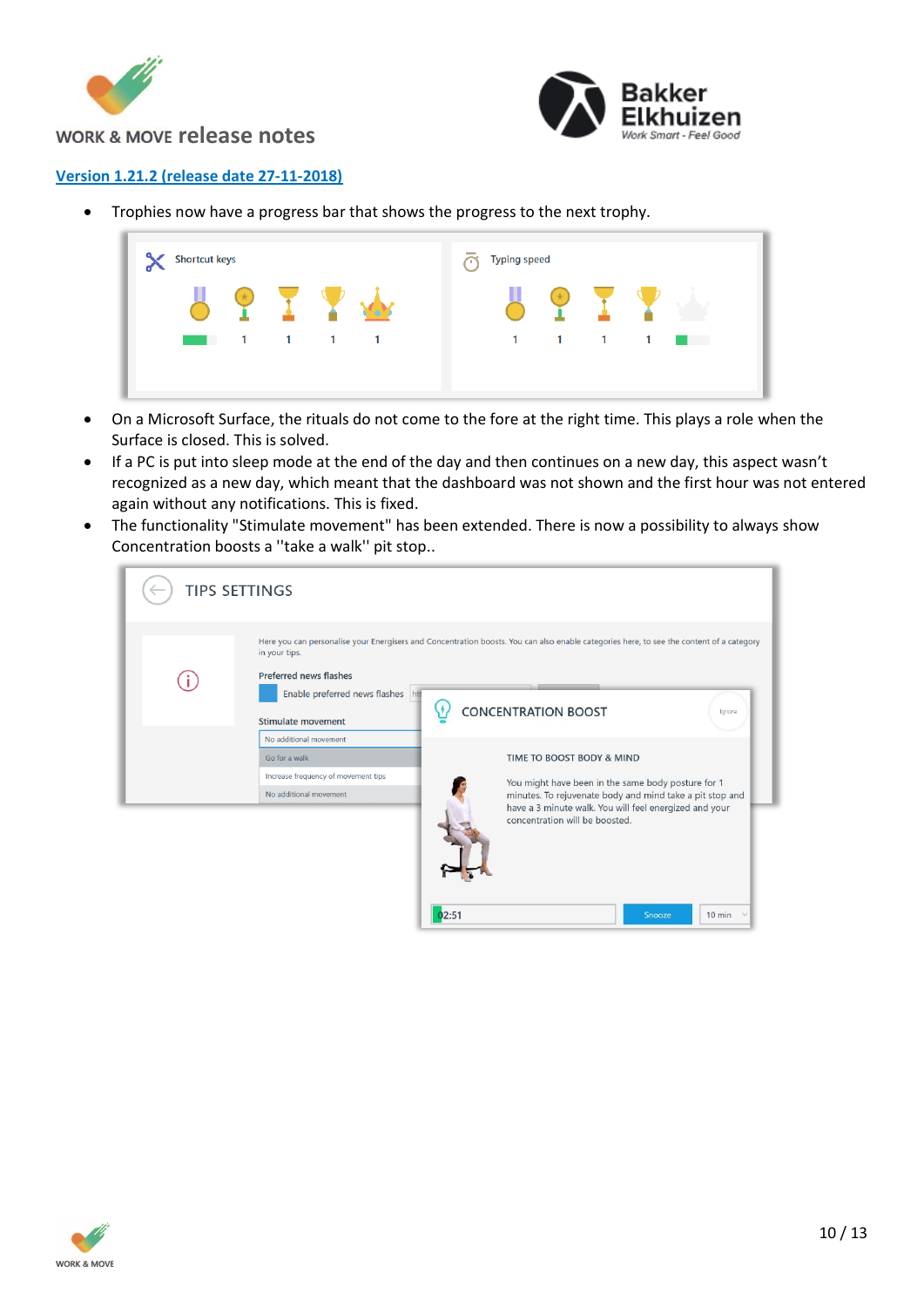



• Graphs on the Statistics page, have an overview per 7 days, but also the possibility to look back over 30 days.



- There is a possibility to activate a license by means of a link in a mail. No password is required.
- There is now a possibility to initially roll out the software without displaying screens, but with the dashboard still coming monthly (after the first month).

### **Version 1.19.7 (release date: 20-09-2018)**

#### **Functional**

• Workplace passport contains a new ergo-drawing and language dependent pdf document.

| <b>WORK &amp; MOVE</b><br><b>WORKPLACE PASSPORT</b>                                                                     |                                                                                                                                         |
|-------------------------------------------------------------------------------------------------------------------------|-----------------------------------------------------------------------------------------------------------------------------------------|
| made to your workplace. All data in this passport can be saved and sent by e-mail.<br>$\equiv$<br>Workplace environment | The Workplace Passport enables you to take your prefered settings with you wherever you work. It also contains a summary of the changes |
| 60                                                                                                                      | Chair height<br>Chair type                                                                                                              |
|                                                                                                                         | cm<br>Standard<br>60<br>42                                                                                                              |
|                                                                                                                         | Armrest height<br>cm<br>35                                                                                                              |
| 35                                                                                                                      | Desk height<br>Desk type                                                                                                                |
|                                                                                                                         | 75<br>cm<br>Office desk                                                                                                                 |
|                                                                                                                         | 75<br>Screen height<br>Viewing distance                                                                                                 |
| 60                                                                                                                      | cm<br>cm<br>60<br>42                                                                                                                    |
|                                                                                                                         |                                                                                                                                         |

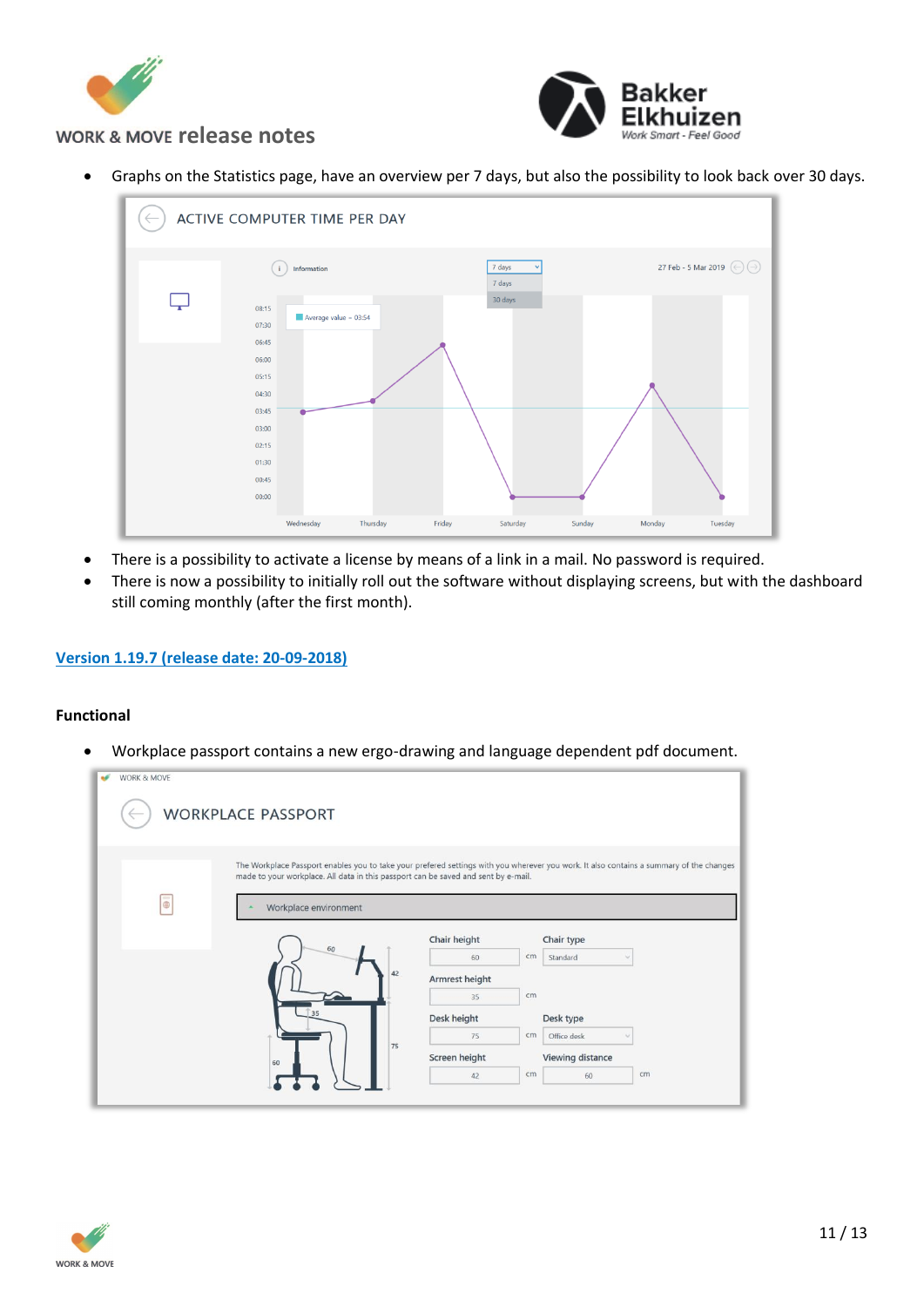



• Trophies is ready. This means a new trophy start screen, when a user unlocks a new trophy, it is shown in an Energizer.



• The survey/questionnaire functionality is available and can be deployed to users via our WORK & MOVE



portal using SAAS.

- PowerPoint mode has been added, this means when PowerPoint is running in the active presentation mode, that no Energisers, Concentration boosts, standing / sitting, Timeout and day limit and rituals are shown, these are suppressed.
- 'Learning on the job' has been added. When you use the software for the first time, the first number of Energisers and Concentration boosts will show the 'Learning on the job' content. This will explain the philosophy and operation of the WORK & MOVE application. When all these are shown, the regular pit stop messages will appear..